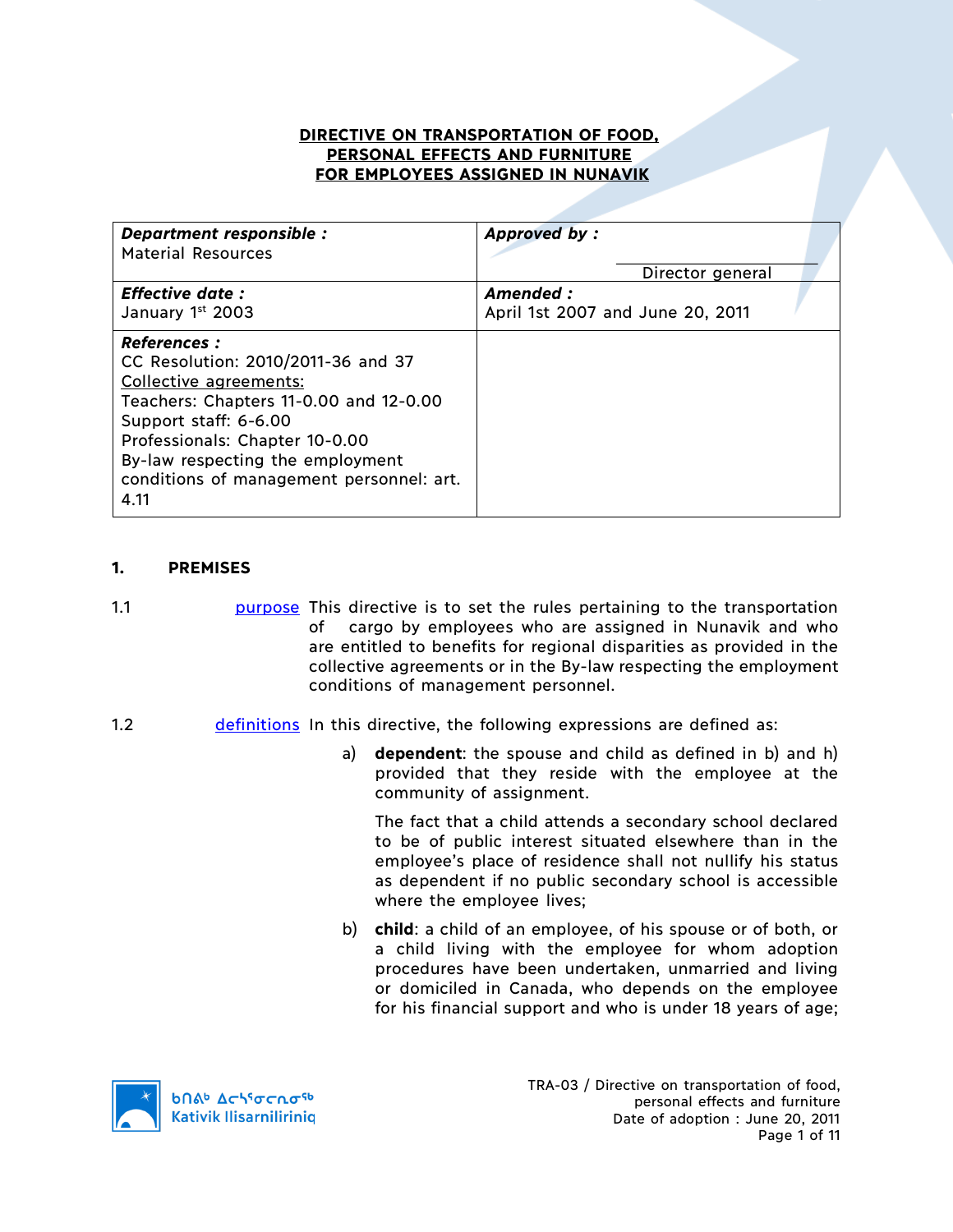Every child under 25 years of age who is a duly registered student attending a recognized learning institution on a full-time basis, or a child of any age who has became totally disabled before reaching his 18th birthday or before reaching his 25<sup>th</sup> birthday if he was a duly registered student attending a recognized learning institution on a full-time basis and has remained continuously disabled ever since;

- c) **employee**: employee who is entitled to cargo benefits;
- d) **furniture:** movables garnishing that serve to decorate and embellish a residence, such as television, microwave oven, computer, electrical appliances, filing cabinet and other objects of similar nature;
- e) **personal effects**: clothes, bedding, books and other things of comparable nature;
- f) **place of assignment**: locality where the employee is required to exercise his duties;
- g) **point of departure**: legal domicile in Québec at the time of engagement of the employee;
- h) **spouse**: either of two persons who,
	- i. are married or joined in civil union and cohabiting;
	- ii. being of opposite sex or the same sex, are living together in a conjugal relationship and are the father and mother of the same child;
	- iii. are of opposite sex or the same sex and have been living together in a conjugal relationship for at least one (1) year;

it being specified that the dissolution of the marriage by divorce or annulment or the dissolution of the civil union as provided for by law as well as any de facto separation for more than three (3) months in the case of persons living together in a conjugal relationship, cancels this status.

i) **Transport Services**: the Transport Services, located in Dorval.

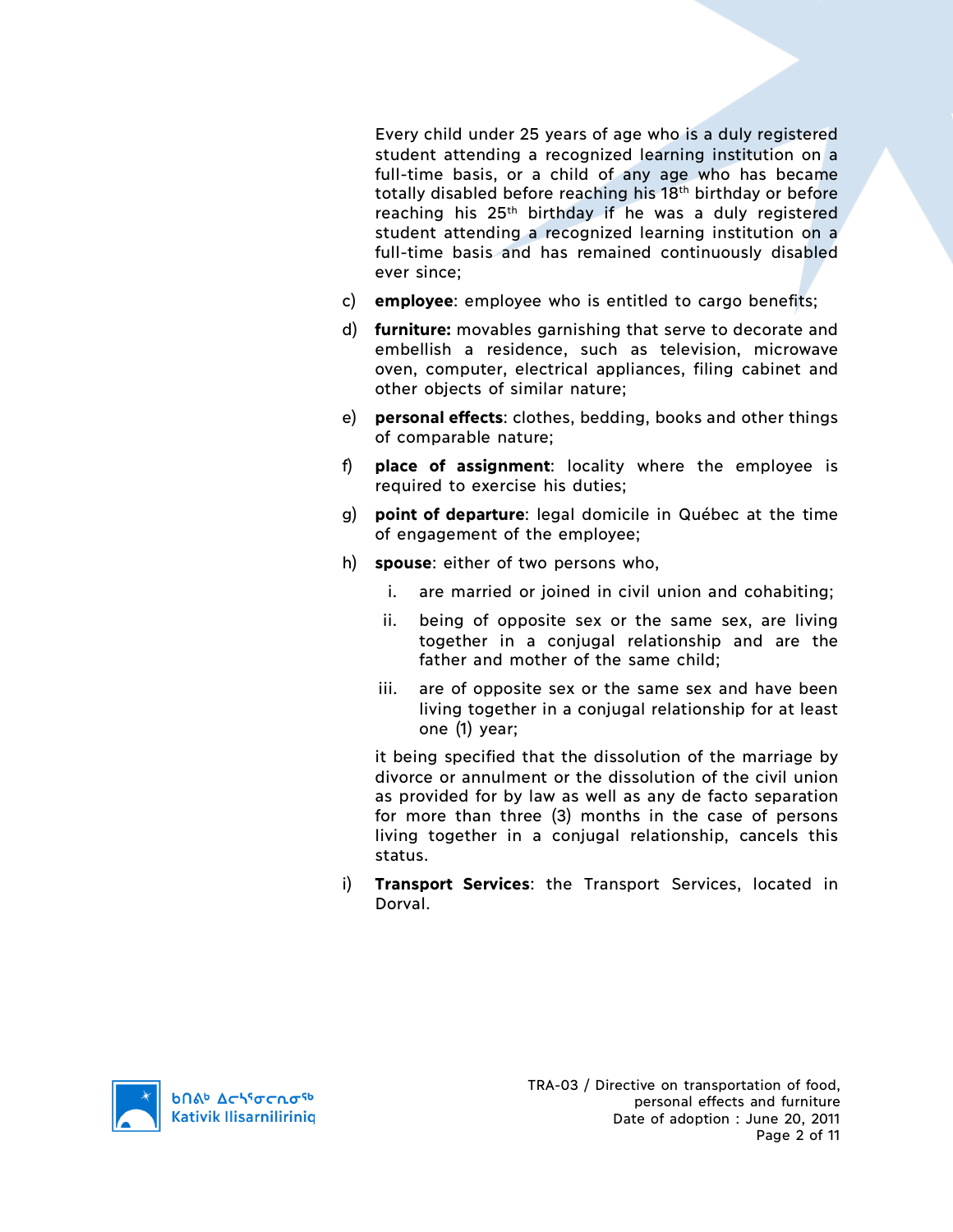### **2. GENERAL PRINCIPLES**

2.1 application According to the status of employment of the employee, cargo benefit is granted regarding transportation of personal effects, utensils and food. Such benefits are granted at the occasion of the relocation and/or every school year. These benefits do not apply to employees employed by the lesson, paid by time sheet or hired as substitute/occasional.

spouse receiving If both spouses work for the Board or if both work for 2 different benefits from other employers in the public and parapublic sectors, only one of the source two may avail himself of the premium applicable to the employee with dependent(s), if he has one or more dependents other than his spouse. If he has no other dependent than his spouse, each shall be entitled to the premium appearing in the "no dependent" scale, notwithstanding the definition of the term "dependent" found in 1.2 a).

- 2.2 **limit** When an employee exceeds the cargo benefit he is entitled to, he is held personally responsible for any additional costs incurred.
- 2.3 Luse of the most Every employee is responsible for ensuring that he uses the most economical means economical means to transport by air his personal effects and food between the point of supply and the final destination.
- 2.4 new dependent Should an employee's status change with the addition of "new" dependents, the right to a benefit for these dependents is determined at the time of the event connected to the benefit.
- 2.5 **report of The cargo benefit may not be carried over the next year for any** the benefit unused portion. However, the transportation of personal effects and furniture at the time of hiring may be used anytime during the first 12 months of employment.

*Procedure* 2A) benefits granted No benefit attached to the relocation is retroactive, in a sense to new that an employee who has no dependent when relocating, may dependents not claim relocation benefits a few months later for a new dependent. The benefit is granted at the time of the employee's relocation with the dependents he is having at that date. 2B) road Transportation from the point of supply to Air Inuit or First Air transportation should be done by road transportation, not by another airline.

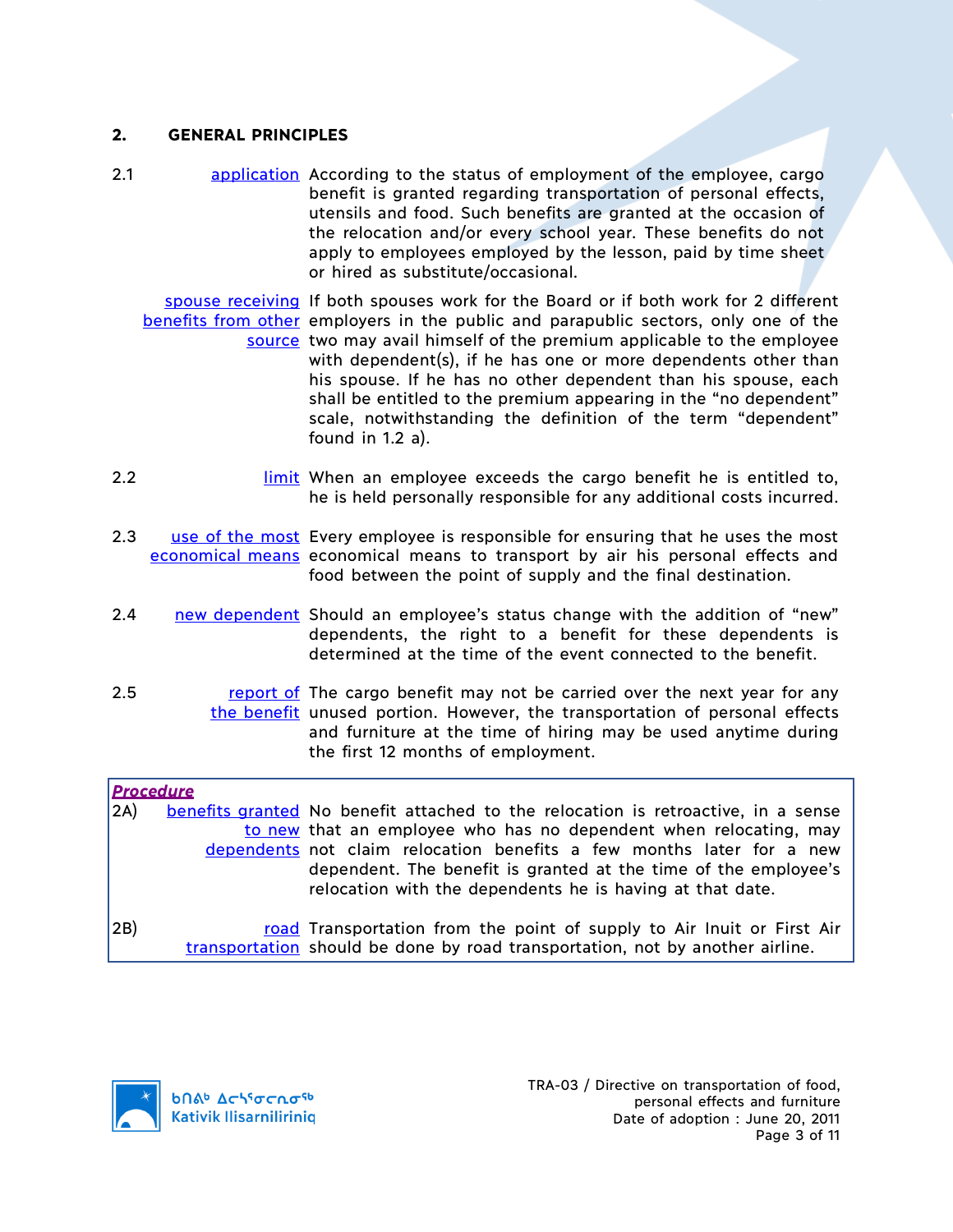## **3. RELOCATION**

3.1 **Expenses** The expenses related to a relocation may be paid by the employee reimbursed or and reimbursed by Kativik Ilisarniliriniq (KI), or directly assumed assumed by KI by KI.

# **A) CONDITIONS TO OBTAIN THE RELOCATION BENEFIT**

3.2 An employee is entitled to the relocation benefit in the following situations:

- recruitment a) when he is recruited more than 50 kilometers from the place of assignment, he is entitled to a relocation benefit between his recognized point of departure and the locality of assignment;
- leave of absence for educational purposes b) when he obtains a leave of absence for educational purposes, he is entitled to a relocation benefit between his locality of assignment and his point of departure or the locality where he is to study in the province of Quebec;
	- reassignment c) when he is reassigned to another community, he is entitled to a relocation benefit between his locality of assignment and the locality where he is reassigned.
- 3.3 **restrictions** An employee is not entitled to the relocation benefit in the following situations:

| breach of         | a) when a teacher is in breach of contract within the first |
|-------------------|-------------------------------------------------------------|
| contract          | thirty (30) days from the beginning of any school year      |
|                   | unless KI and the union agree otherwise;                    |
| when both spouses | b) when his spouse also works for KI and is claiming the    |
| work for KI       | same expenses:                                              |

# **B) CONTENT OF THE RELOCATION BENEFIT**

The relocation benefit includes the following advantages:

- 3.4 **and a adults and Transportation of the employee's personal belongings and those** child of 12 years of his dependents up to a maximum of 228 kilograms for each old and over adult or each child aged 12 years and over.
- 3.5 additional cargo That weight is increased for the employee<sup>1</sup> by 45 kilograms per for the employee year of service in Nunavik in the employ of KI, when he is relocated to his point of departure or to another community.

 $1$  This benefit does not apply to Adult Education teachers except under the application of clauses 11-14.01 and 11-14.02 of the collective agreement

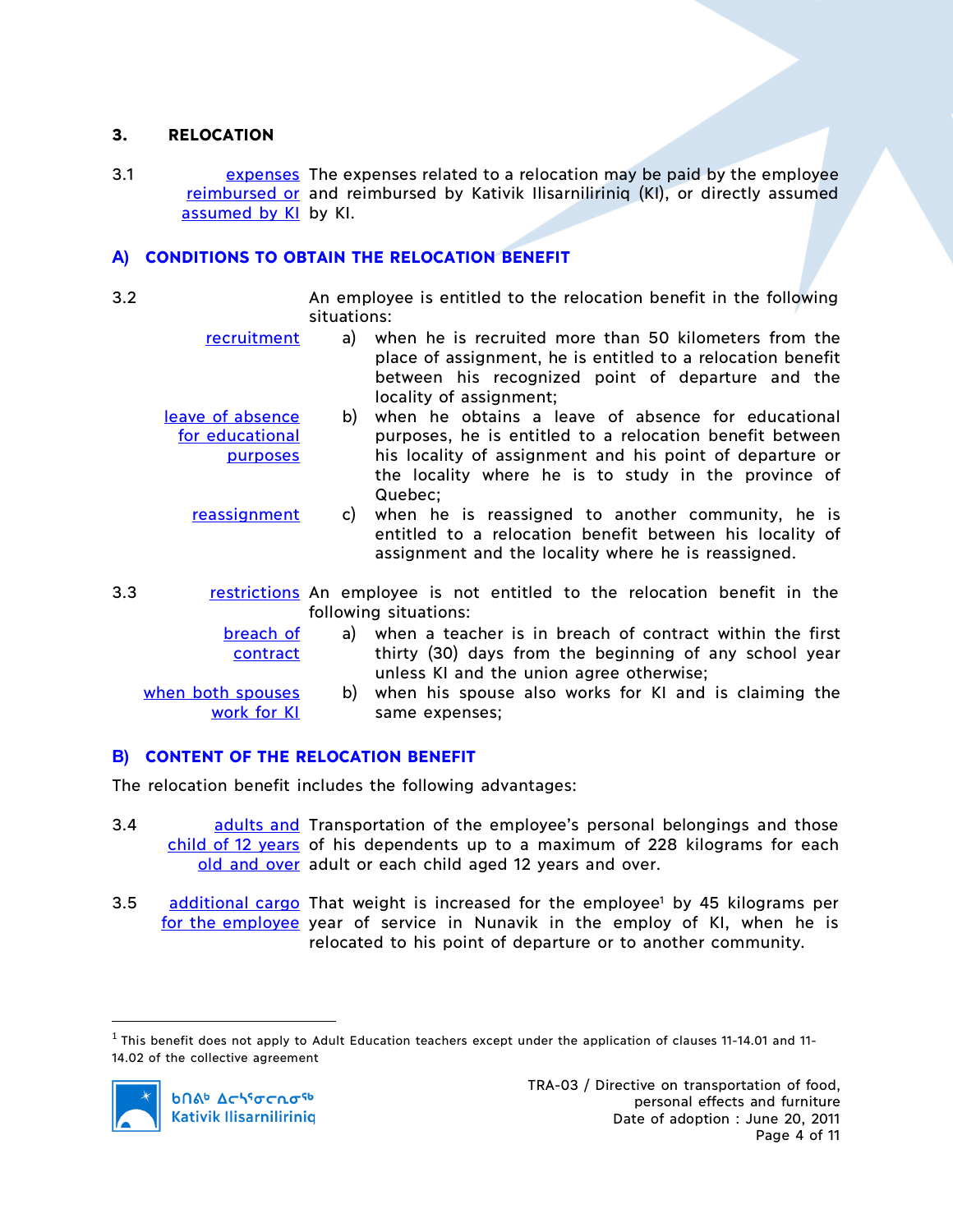- 3.6 child under Transportation of personal belongings for dependents under 12 12 years old years of age, up to a maximum of 137 kilograms.
- 3.7 ustensils Transportation of utensils up to 45 kilograms.
- 3.8 other furniture Transportation of furniture other than the furniture provided by in special cases KI, if need be and as pre-authorized by KI.
- 3.9 transportation The employee<sup>2</sup> shall be reimbursed for transportation costs of his of personal effects personal effects and those of his dependents, when using any of and social trips their social trips, up to a maximum of 90kg per person per school year.

The benefit can be used at the occasion of one or several social trips, provided the total weight does not exceed 90kg per school year. All the supporting receipts must be submitted for reimbursement in only one single claim, once per person per year.

3.10 **purchases** In order to promote the Nunavik economy, the advantages as in Nunavik provided in article 3.4, 3.6 and 3.7 may allow the reimbursement to the employee, upon presentation of original receipts, of transportation costs included in the price of his personal effects (other than food) as defined in section 1.2e) purchased in a Nunavik community. Only transportation and handling costs may be reimbursed.

> The transportation is payable only once and must not exceed what it would have been had the purchase occurred in Montréal and the goods shipped to the employee's community of assignment.

3.11 **vehicle** The Board assumes the cost of transporting by boat an all-terrain vehicle, a snowmobile or a motorcycle 3,4.

| <b>Procedure</b><br>3A) | designated Employees applying for reimbursement for transportation of<br>air carriers personal effects purchased in Nunavik must :                      |
|-------------------------|---------------------------------------------------------------------------------------------------------------------------------------------------------|
|                         | <b>First Air:</b> for any cargo between Montréal and Kuujjuag,<br>Kangiqsualujjuaq, Tasiujaq, Aupaluk, Kangirsuk, Quaqtaq,<br>Kangiqsujuaq and Salluit; |
|                         | Air Inuit: for any cargo between Montréal and Kuujjuaraapik,<br>Umiujag, Inukjuak, Puvirnitug, Akulivik and Ivujivik.                                   |

 $<sup>2</sup>$  Idem note 1</sup>

**b**በል<sup>b</sup> Δςιγσς κα<sup>ς 6</sup> **Kativik Ilisarniliriniq**  TRA-03 / Directive on transportation of food, personal effects and furniture Date of adoption : June 20, 2011 Page 5 of 11

 $3$  Idem note 1

<sup>&</sup>lt;sup>4</sup> Motorcycle is not covered for support staff employees.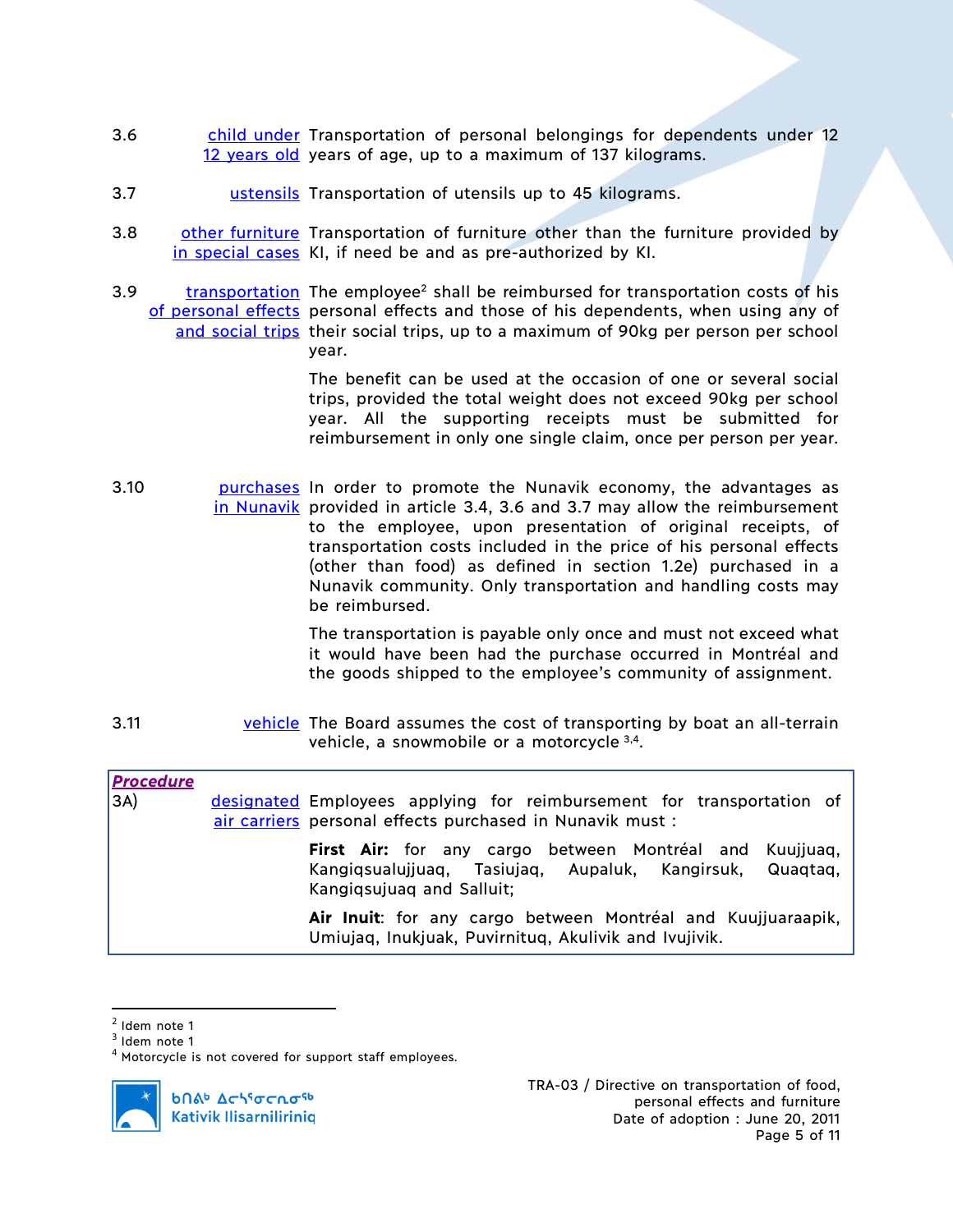3B) reimbursement Employees applying for reimbursement for transportation of for local purchases</u> personal effects purchased in Nunavik must: a) ask the retailer for a single invoice to this effect; b) ensure that the invoice indicate the weight in kilograms of the good purchased, the price thereof and the rate allocated by the Board for transportation; c) ensure that the handling costs, when applicable, are indicated separately from transportation costs on the invoice; d) submit a written request to Transport Services within ninety (90) days following the purchase; e) attach the invoice for transportation to the written request. exclusion Transportation costs related to the return of merchandise due to damage, breakage, dissatisfaction with the product or contract cancellation will be charged to the employee.

# **4. MOBILITY ALLOWANCE**

4.1 leave for other When an employee is entitled to a leave of absence for purposes purposes/ mobility other than educational, and when its duration is for six (6) months allowance or more or when the Board needs the dwelling as provided for in the collective agreements, a mobility allowance may be obtained when no appropriate storage can be provided in the community of assignment. Otherwise, no mobility allowance is provided.

- 4.2 **amount of The amount of the mobility allowance shall be equivalent to the** the mobility allowance which would have been allocated in the case of a allowance definite departure from Nunavik.
- 4.3 **utilization of** The mobility allowance shall be used for transportation between mobility the place of assignment and : allowance
	- a) the nearest locality in Nunavik where secure storage is possible;
		- b) the employee's point of departure;
		- c) another locality agreed to by KI.
- 4.4 **deduction of Should an employee who received a mobility allowance resign** the allowance during his leave of absence, this allowance is deducted from the allowance for relocation to which he would have been entitled.

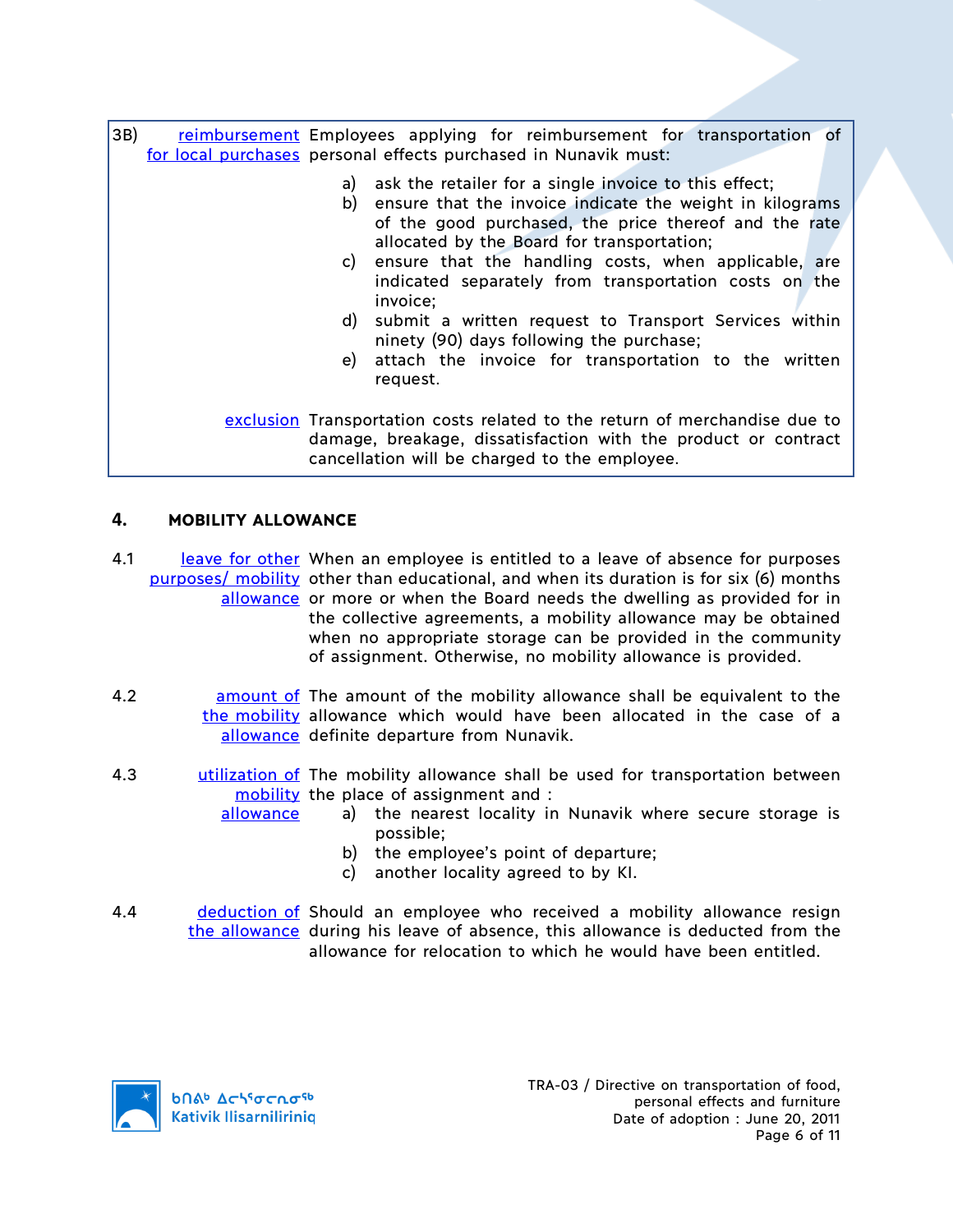# **5. FOOD TRANSPORTATION DURING THE SCHOOL YEAR**

- 5.1 application The food transportation benefit applies to all employees assigned in Nunavik, except for those employees employed by the lesson, paid by time sheet or hired as substitute/occasional.
- 5.2 maximum weight The employee who must provide for his own food provisions is per school year entitled to food transportation benefits up to the following weights per school year :
	- a) 364 kg via air cargo (food cargo) and 363 kg via mail cargo (food mail) per year per adult and per dependent 12 years of age and older, for a total of 727 kg;
	- b) 182 kg via air cargo (food cargo) and 182 kg via mail cargo (food mail) per year per dependent under 12 years of age, for a total of 364 kg.
- 5.3 calculation The employee who is working part-time on a regular basis or by contract is entitled to the basic allowance set in article 5.3 in proportion to his workload and number of working days.
- 5.4 **proportion of** A maximum of 50% of the weight allowed may be shipped via air air and mail cargo cargo; the balance must be shipped by mail.
- 5.5 **maximum** The employee may choose any food supplier, anywhere, but the reimbursement costs reimbursed may not be greater than the shipping costs between Montréal and the place of assignment.
- 5.6 **purchases in** In order to promote the Nunavik economy, the Council of Nunavik/ food Commissioners has temporarily extended the reimbursement of the allowances as provided in article 5.2, to transportation costs included in the price of food purchased in a Nunavik community. Only transportation and handling costs may be reimbursed. The cost of shipping cannot exceed the shipping costs between Montréal and the employee's community of assignment and is limited to a maximum per kg as established in Annex A.
	- procedure Original receipts issued by the store and indicating the weight in kg must be provided and sent to Transport Services before June  $30<sup>th</sup>$ .

Claims for reimbursement should be sent in bulk for sum of at least \$50.00 worth of transportation unless it is a final claim.

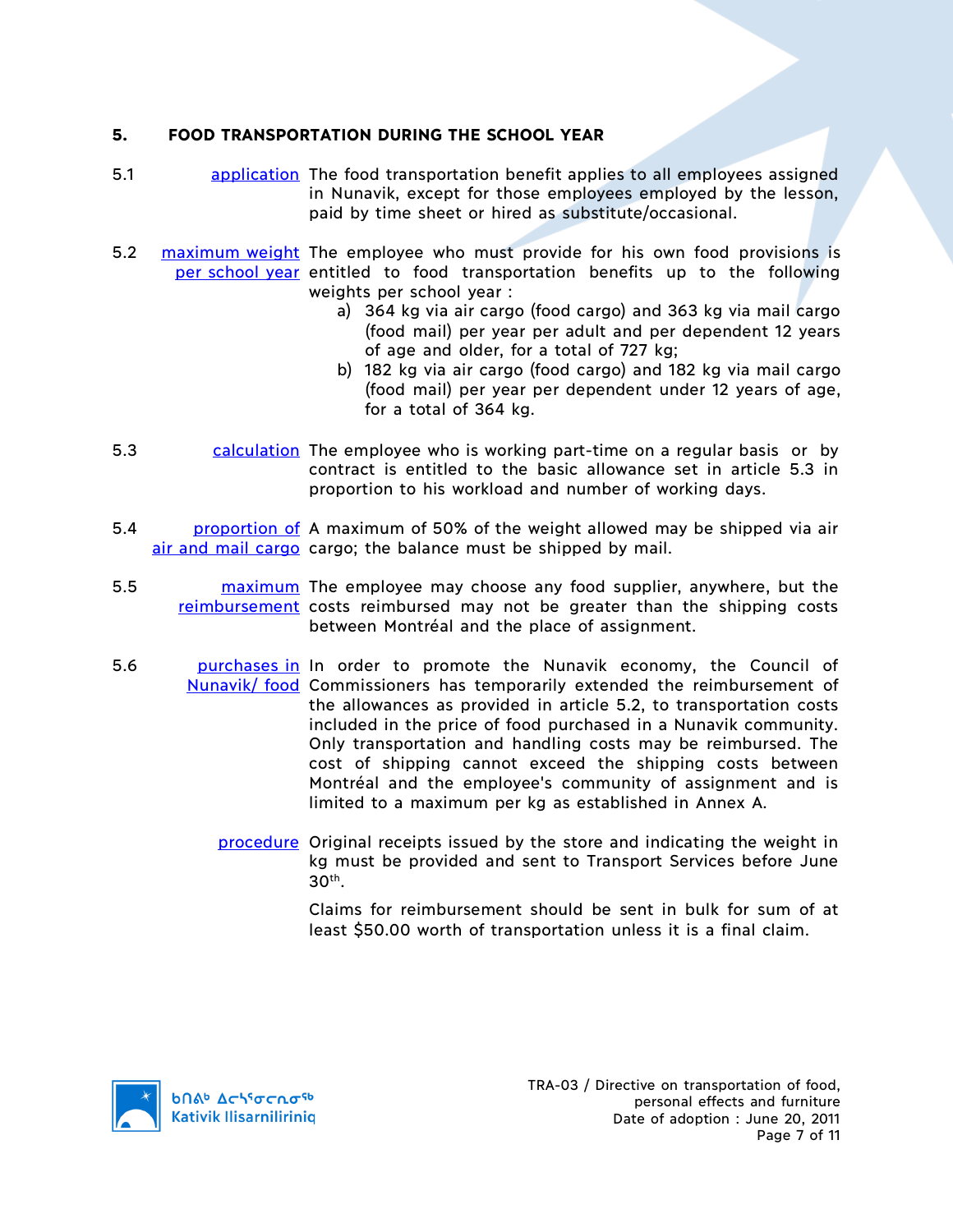- 5.7 transportation Although the transportation of food cargo between the airport to the employee's and the employee's residence is the responsibility of the residence employee, the school administration may authorize the use of an available KI vehicle to transport food cargo according to the Directive on *Use of KI vehicles.*
- 5.8 exclusive uses The allowance for food transportation is not to be used for other purposes than the transportation of food*.*

#### *Procedure*

5A) calculation The allowance is established as follows for the employee and his dependents :

### 1) **Non teaching employees**

(basic allowance)  $X$  (% workload)  $X$  (days worked) = Allowance 261

### 2) **Teachers**

(basic allowance)  $X$  (% workload)  $X$  (days worked) = Allowance 200 days

### **6. REIMBURSEMENT OR PAYMENT BY KI**

- 6.1 **payment by** In the following situations, the employee shall always pay for the the employee transportation of cargo and claim for reimbursement by KI (excluding insurance):
	- a) shipment by mail (Canada Post);
	- b) shipment by sealift;
	- c) expenses related to the transportation of the additional 90 kg during social travel.

The claim must describe the type of goods shipped such as food, personal effect or furniture.

6.2 choice to In the following situations, the employee has the choice to pay make the payment for cargo transportation and claim for reimbursement by KI, or or change KI the employee may request KI to cover the payment directly :

directly

- a) relocation;
- b) food cargo by air transportation.
- 6.3 extra fee Any additional fee incurred besides the actual cost per kilo is not reimbursed by KI, the rule being :

Weight of shipment (kg) **X** Rate per kg **=** Amount reimbursable

**b**በል<sup>b</sup> Δςιγσς κα<sup>ς 6</sup> **Kativik Ilisarniliriniq**  TRA-03 / Directive on transportation of food, personal effects and furniture Date of adoption : June 20, 2011 Page 8 of 11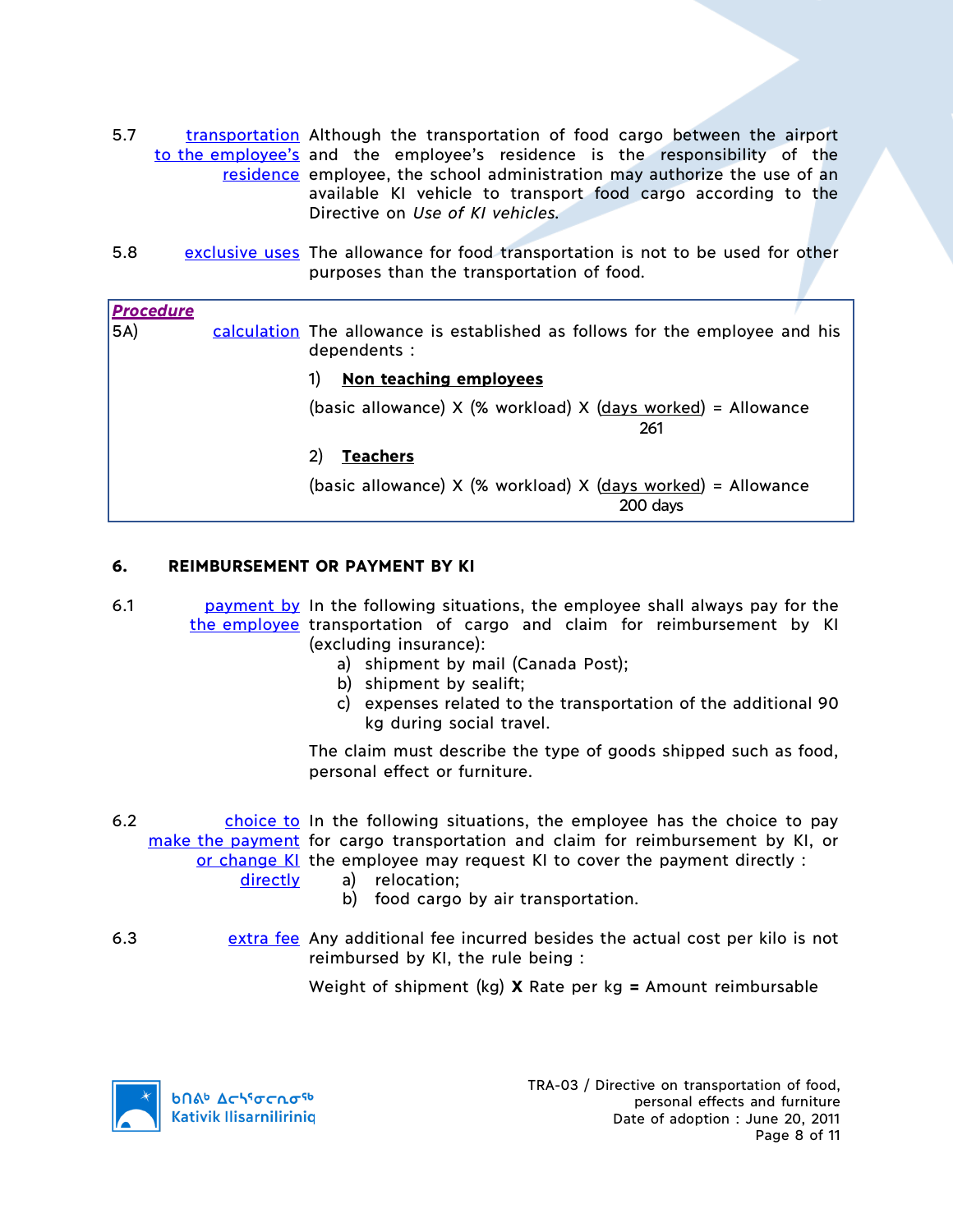6.4 **limitation** The cost of cargo transportation arranged by the employee is reimbursed up to the maximum it would have cost had the employee used the services of the designated air carrier.

### **7. SHIPMENT BY SEALIFT**

- 7.1 responsibility Any employee who wishes to ship cargo by the annual sealift is required to handle all matters related to the shipping of his cargo.
- 7.2 **payment for Shipments by sealift must be paid by the employee who must** shipment by claim a reimbursement by KI upon presentation of original sealift receipts and properly marked personal effects or food cargo.

### **8. INSURANCE**

- 8.1 KI's liability KI bears no responsibility for any damages incurred during the transportation of the employee's cargo, whether by air transport, sealift, Canada Post or ground transport.
- 8.2 employee should The employee has the sole responsibility to contract insurance in contract insurance order to cover any loss or damage to his belongings during their transportation. The cost of that insurance is not reimbursed by KI, under any circumstances.
- 8.3 Shipment of Shipment of dangerous goods is strictly regulated and should be dangerous goods avoided. It is the responsibility of the employee to make the arrangements on the subject, as the shipper is responsible for any damages or injuries caused by dangerous goods improperly packaged or shipped.

### **9. FINAL PROVISIONS**

- 9.1 **Falsified** An employee who knowingly makes a false declaration or claims claims for an expense that was already reimbursed to another claimant may be subject to the payment of the additional administration cost, to disciplinary measures and appropriate sanctions.
- 9.2 acquired right Any benefit granted in addition to the collective agreements or by-law respecting the condition of employment of management personnel are in no case to be considered as an acquired right for an employee and can be discontinued by the Board at any time when deemed necessary.

**b**Πል<sup>b</sup> Δςιγσς πο<sup>ς 6</sup> **Kativik Ilisarniliriniq**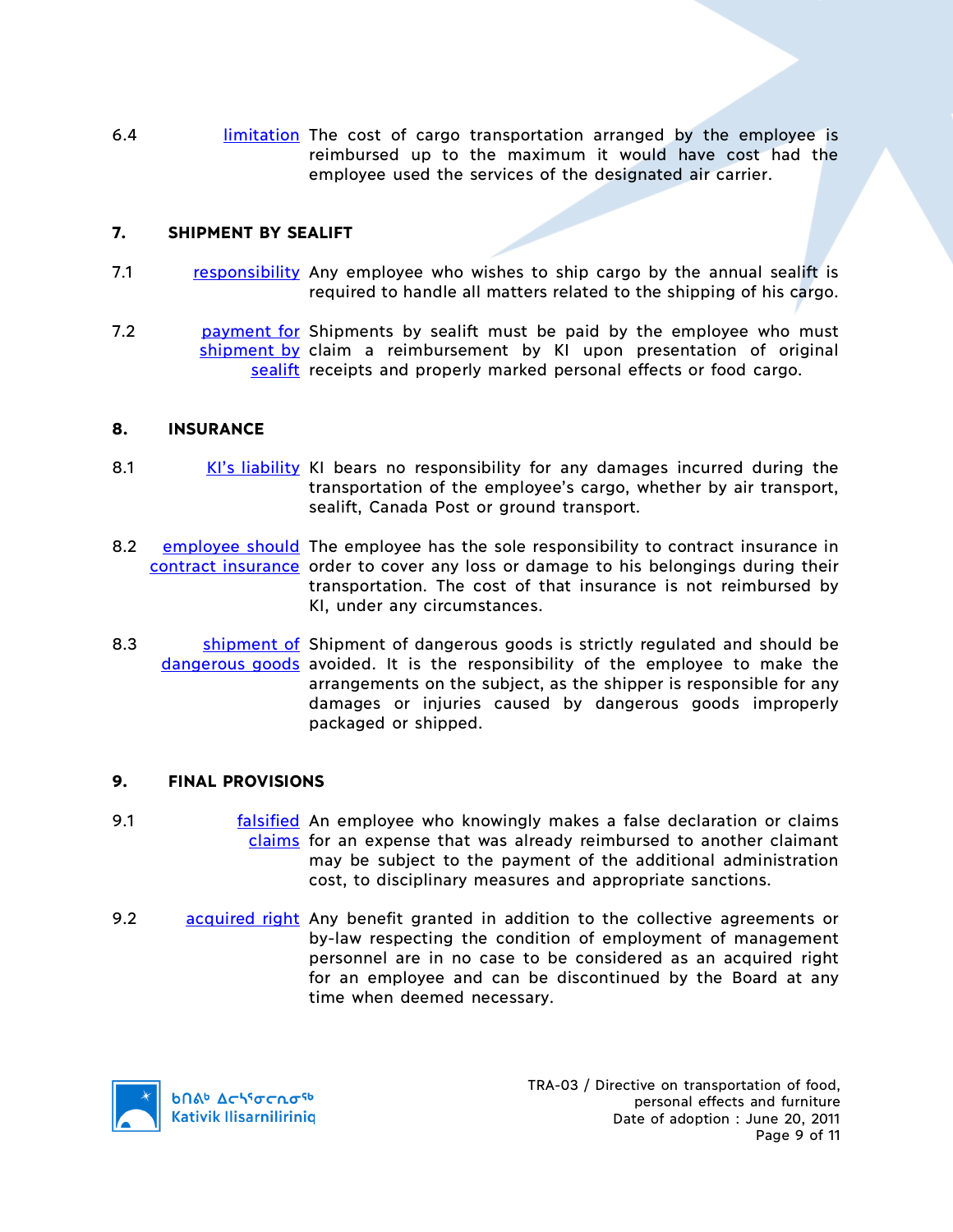| <b>Procedure</b> |                                                   |                     |  |  |
|------------------|---------------------------------------------------|---------------------|--|--|
| 9A)              | addresses First Air Cargo (Excel Cargo)           |                     |  |  |
|                  | and contacts 800, boul. Stuart Graham, bureau 120 |                     |  |  |
|                  | Montréal / Dorval (Québec) H4Y 1J6                |                     |  |  |
|                  | Tel.: (514) 631-8560                              | Fax: (514) 631-5763 |  |  |
|                  | Air Inuit / Cargo Zone                            |                     |  |  |
|                  | 800, boul. Stuart Graham, bureau 110              |                     |  |  |
|                  | Montréal / Dorval (Québec) H4Y 1J6                |                     |  |  |
|                  | Tel.: (514) 636-3901                              | Fax: (514) 636-7414 |  |  |
|                  | <b>KI Transport Services</b>                      |                     |  |  |
|                  | Tel.: (514) 631-4593                              | Fax: (514) 633-8650 |  |  |

# **10. APPLICATION OF THIS DIRECTIVE**

- 10.1 **previous** The present directive replaces all other directives of the Board provisions pertaining to this subject, while respecting the policies adopted by the Council of Commissioners where applicable. If such policies are adopted, the provisions of these policies will be integrated into this directive for the benefit of the reader.
- 10.2 responsibility Any person referred to in this Directive must abide to all its provisions and all managers of the School Board are responsible to ensure that all its provisions are applied and respected.

The Director of Material Resources is the person responsible for providing support in the interpretation of this Directive and to ensure its revision when necessary.